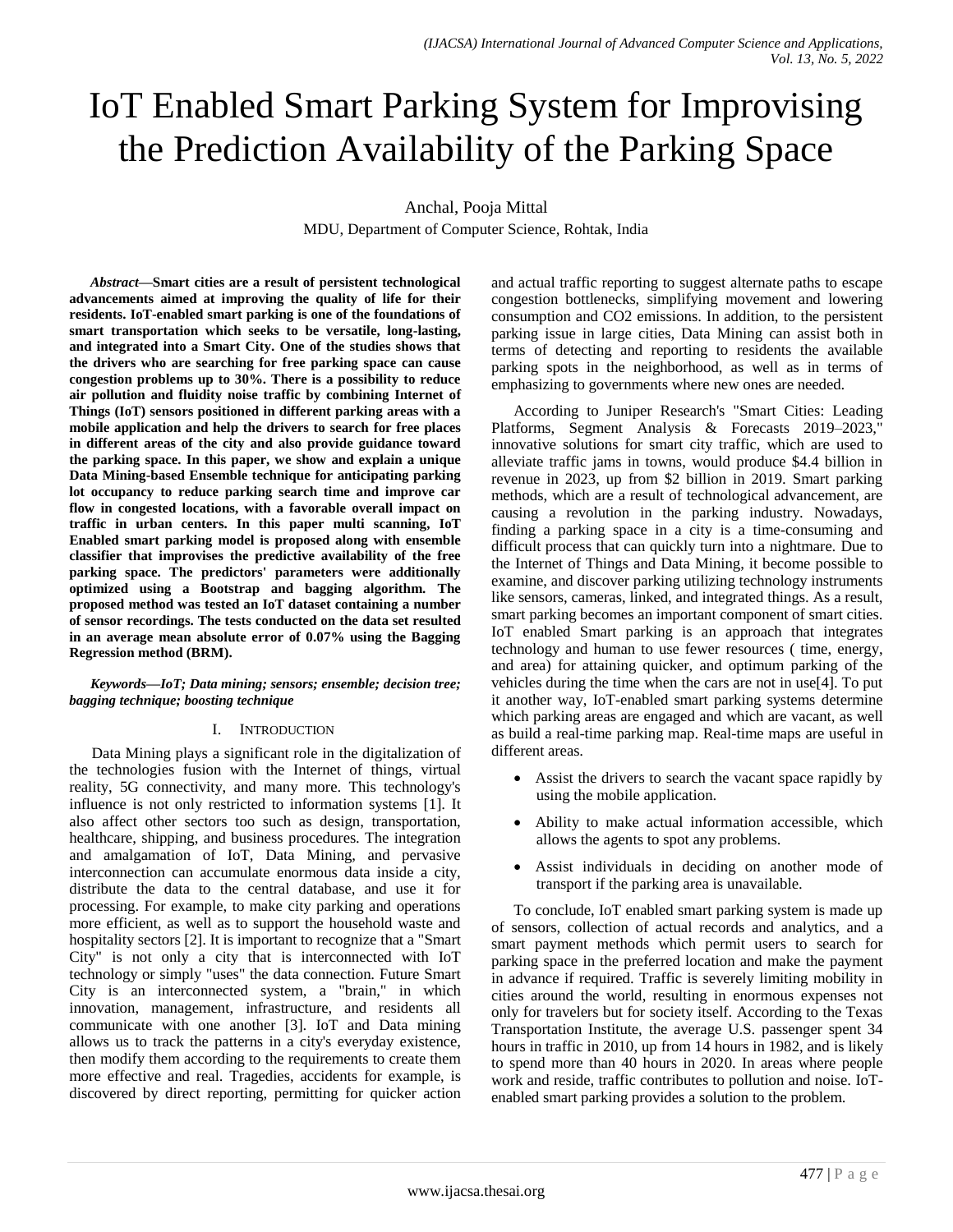As the above scenario is described, to designing a predictive analytics framework by using the predicting algorithm and IoT-enabled sensor-generated data is a big challenge. It can also be used in a variety of real-world situations, such as air pollution forecasts, novel healthcare services, weather forecasts, etc. [5, 6, 7]. We propose a predictive technique in the Smart Mobility realm, with an emphasis on parking space availability. To solve the cities' parking problem, we are providing a consistent immediate estimation of parking space availability. In this regard, the goal is to develop a reliable structure of day-to-day 1-hour and 4 hour range estimations based on data provided by IoT sensors. Data mining techniques are used to produce a 1/2-hourshorizon prediction of parking space availability, improving the prediction of the well-known methodologies.

# *A. Organization of the Article is as Follow*

The paper is organized as follows. Literature survey is presented in Section 2. In Section 3 methodology is described that contains a block diagram of multi-scanning model for IoT Enabled smart parking system. In this section, an overview of different techniques are also described that will help in the prediction of parking space. In Section 4 the performance of these techniques is represented using the performance measure R2 and Mean absolute error (MAE). And finally, conclusion is presented in Section 5.

# II. RELATED WORK

The section is related to the review of the literature and seeks to highlight the key terms, perceptions, and flows of thinking in the area of parking through the readings. The important concern is the Parking; the following section emphasizes the features relevant to the precise objectives of the study.

There are two subsystems in the parking management system. A vehicular detection method (VDM) and a vehicular control method (VCM) are both available. The VDM monitors the availability of free spaces for parking and delivers the data to the VCM module for distribution of the availability of the space to drivers [8]. An intelligent parking system is also proposed by another author Kumar et al.[9] .The authors compared different types of sensors used in smart parking systems and data generated by different sensors are sent to the central database in a predefined amount of time. Another author proposed a parking system with intelligence that is created on the visual processing, the technique decides the accessibility of the space using deep learning. The proposed model is equated using the methods that are exit in the PKLot and CNRPark\_EXT[10,11,12].Other authors implemented a prototype that uses, RFID, sensor, and IoT to identify vehicle particulars and also uses IR sensor to locate the vehicle's existence, allowing all details to be accessible via IoT devices[13].Pawowicz et al. [14] used an RFID-based technique to better handle traffic control in an urban areas, although the issue of predicting continues with this technique.

The authors of Giufr et al. [15] suggested an Intelligent Parking Assistant. Their intelligent parking management system is based mostly on the utilization of sensor networks. However, this research ignores the technique of machine learning and the benefits of the Internet of Things. Another author uses Haar-AdaBoosting and CNN algorithms, Xiang et al. [16] suggested a method for the identification of real-time parking utilization at gas stations. Another deep learning case study [17] developed an automatic valet parking that is based on robotic valets which uses hybridization in smart parking that helps to maximize the use of parking area that uses the wellknown technique that is Deep Q-Learning, a reinforcement learning. The authors of Camero et al.[18] (2018) introduced a new technique for processing parking occupancy rate predictions that uses deep learning by combining recurrent neural networks. The paper [19] provided a framework for designing an efficient parking control system that uses an innovative video processing technology that will help to assign vehicles to the vacant open parking slot at the entry point. This method is used for real-time forecasting of events. Stolfi et al. [20] use a study using parking occupancy data to examine a variety of forecasting methodologies that includes time series, Fourier series, k-means grouping, and polynomial alteration. The developed model is still critical and does not include rising technologies such as IoT and can be improved. Bachani et al.[21,32] provided a thorough examination of one of the most important components to develop an intelligent parking system, which includes the selection of appropriate sensors and optimal placement for precise detection.

In this paper, we propose an IoT-enabled smart parking model that will help in predicting the available parking space that fuses two technologies that is data mining and IoT technology.

# III. METHODOLOGY

In the literature, many works are presented as smart parking system but fails to meet the major challenges. The issues which are to be at the limelight are user privacy, selection of parking slots in quick time, presenting an efficient and real-time considerable system, etc. In the current work major of the issues presented are considered for a solution. The current work presents a predictive system, which uses data mining techniques for fast and easy retrieval. For complete prediction proves Ensemble technique is considered. The entire system is designed considering two different types of agents as detection agent and the smart parking agent, which reacts as per the learning and retrieval results.

# *A. System Model of IoT Enabled Smart Parking System*

There is the number of models available but the shortcoming of the available models is that a large amount of data is generated by the sensors to handle that data there is no specific model available that will handle a large amount of data. That is the reason we proposed multi-scanning model because sensors generate a large amount of data every second and we need to accumulate only that data which is important for parking-related information. The main idea behind making the smart parking system is to utilize the available parking space efficiently.

"The block diagram of the multi-scanning proposed methodology is shown in Fig. 1".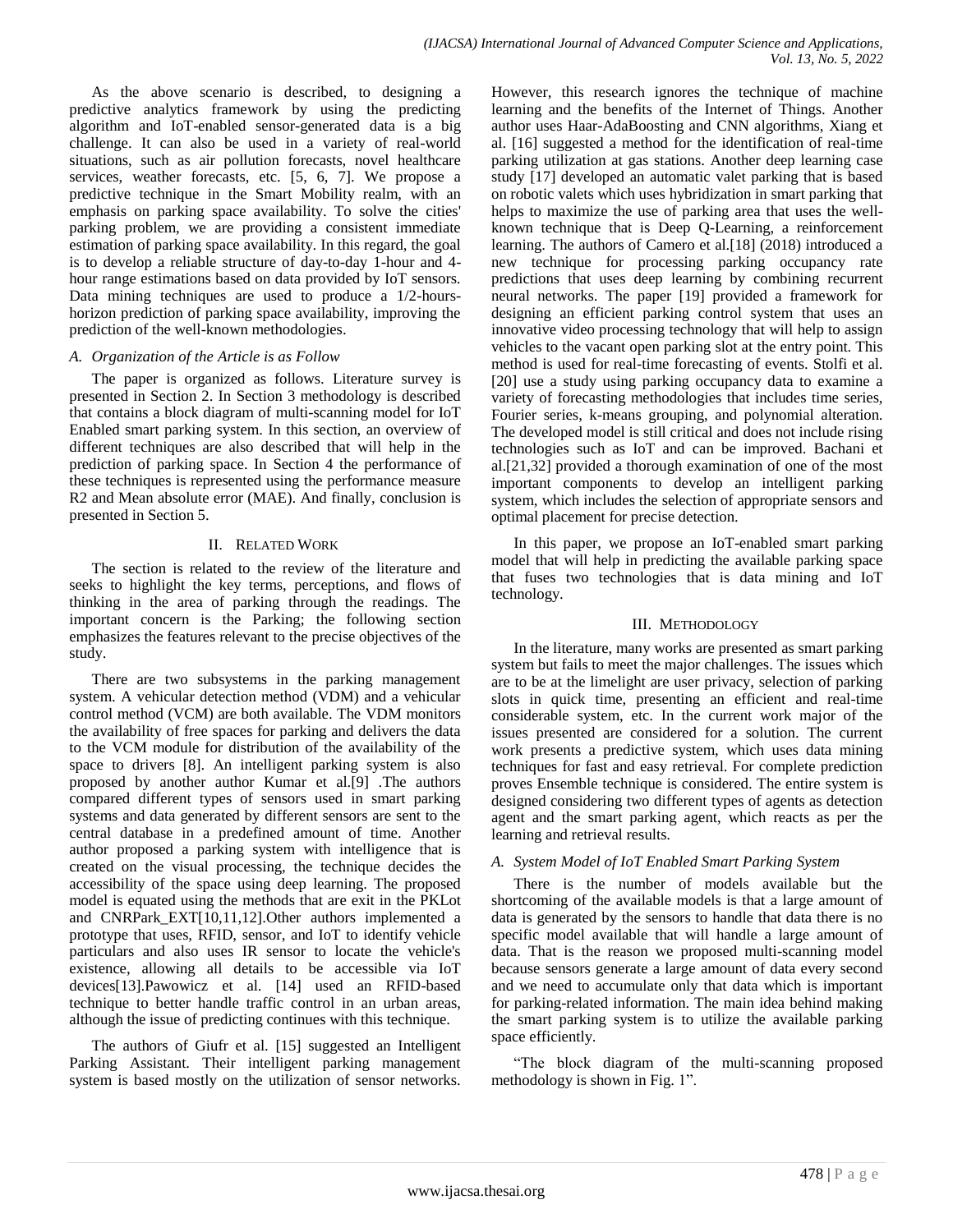

Fig. 1. Multi Scanning Model for IoT Enabled Smart.

The methodology is divided into two different parts:

- Detection agent.
- Smart parking agent.

The detection agent performs the identification of the type of vehicle. First, the user gives a request for an available parking slot. After getting the user's request, the system starts to detect the type of vehicle the sedan, coupe, SUV, bus, auto, etc., and assign a particular vehicle id to the specific vehicle. In the next part, the smart parking agent gives a particular location to the vehicle if the slot is available in the parking space. The slots of the parking areas are classified in advance by the smart parking agent according to the type of vehicle. Based on classified slots the smart parking agent will assign the available parking slot to the vehicle. The classifier that will help the smart parking agent is the ensemble technique.

The IoT-enabled smart parking model is a smart structure that uses a detection method to determine the parking space availability to assist the drivers with the accessibility of the parking space. A smart parking system needs the following elements:

- Sensors.
- Smart mobile application.
- Database.
- Gateway Hardware.
- *B. Ensemble Predictive Technique*

This classifier combines several basic techniques such as decision tree or random forest. Every basic model provides an alternative approach to predicting the datasets and the final forecasting is the result of the combination of the basic models that will enhance the accuracy of the results. Because the uncertainty is significantly smaller than that provided by one of the individual base models that make up the overall model, the prediction technique of combining the predictions of a collection of individual base models often provides for more consistent and accurate output prediction. Therefore, the final ensemble-based model rectifies the individual errors generated by the fundamental models, resulting in a significant reduction in total error. The basic models should be required to meet two characteristics to be effective: they must be independent and weak models.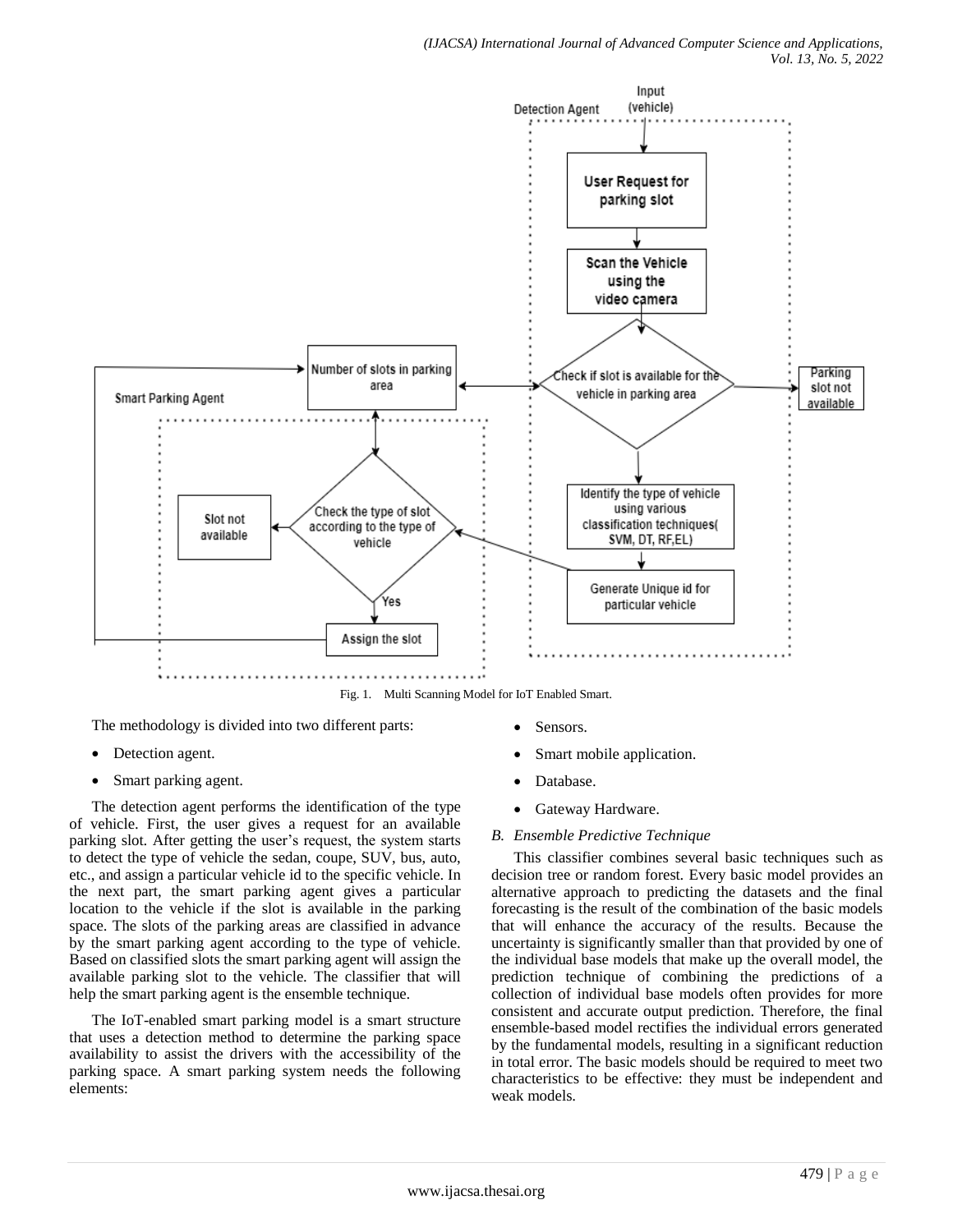The original plan was to split the training data D into n basic data sets to train n models (m1;m2,..., mn). When n becomes high, however, this strategy is eventually outperformed because it promotes under-fitting. To deal with this kind of limitation various approaches are used that will resample the training data into n independent and greater data sub-samples to develop weak models. The number of techniques has been employed to accomplish it, the most wellknown of which include bagging and boosting. As a result, the suitable algorithms for such kind of situations are volatile algorithms that include decision trees and neural networks that are modified during data set to produce a different model. A flow chart of a prediction system based on a set-based model is shown in Fig. 2.

The next sections covers our basic model which is decision trees and also contain two sampling strategies bagging and boosting and three-set models that contain the Random Forest regressor method (RFRM), Gradient boosting method (GBM), and Adaboost regressors(ARM) methods.

#### *C. Decision Tree*

The decision tree is used to depict the repeated division of the original entire space in the prediction tree technique. The terminal node or the leaves nodes represents a partition cell and is linked with a basic model that will apply only to that particular cell. For better understanding, think about a regress equation with two independent variables X1 and X2, and a continuous output variable Y. The concept is to divide the space into two sections and model the Y response (mean of Y) in every area separately. We again divide each section into two more sections and repeat the procedure till reaches a halt rule [22]. Each region's answer is frequently treated as a Cm constant.

Minimize(SSE) = 
$$
\sum_{E_{k-1}}^{E_{m}} \sum_{i=1}^{n} (yi - ck)^{\frac{2}{n}}
$$
 (1)

$$
Minimize SSE+a|T|
$$
 (2)

The best Cm is simply the average of Yi in the Rm region because the optimization objective is to minimize the sum of squares [23]. Applied a cost complexity parameter ( $\infty$ ) to identify the optimal region, which disciplines independent function in Equation (1) for leaf nodes of the tree T as given in Equation (2). The greedy algorithm is used to find the best division variable and split point. The optimal partition point for each splitting variable can be found by scanning all important parameters; it should be done fast. It is feasible to determine the finest pair of division parameters and division points by examining all of the input variables.

# *D. KNN for Regression*

KNN uses non-parametric methods to resolve any regression problem, it is also known as lazy learner [24].If the incident values are categorical that it will assign the regression value by aggregating the nearest k neighbor values for quantitative occurrences or implementing the majority vote to the k neighbors. By aggregating the k neighbor outputs (constant weights) the values can be forecasted [25].

#### *E. Ensemble Technique for Regression*

The summary of the general idea is shown in Fig. 3 it shows that the model is based on three parts that is bootstrapping, intermediate model, and aggregation. Bootstrap split all the data D into n data D1 ,D2…Dn. Now we create an intermediate regressor Rj for each data set Dj and an aggregate of the successive regressors Ri will be the final regressor. The bootstrapping used in the Random Forest algorithm and the Boosting used by Gradient Boosting and Adaptive Boosting are two of the most powerful approaches derived from this fundamental principle.



Fig. 2. Ensemble Technique for Prediction of Real Time Parking Space.



Fig. 3. Basic Working Approach of Ensemble Technique.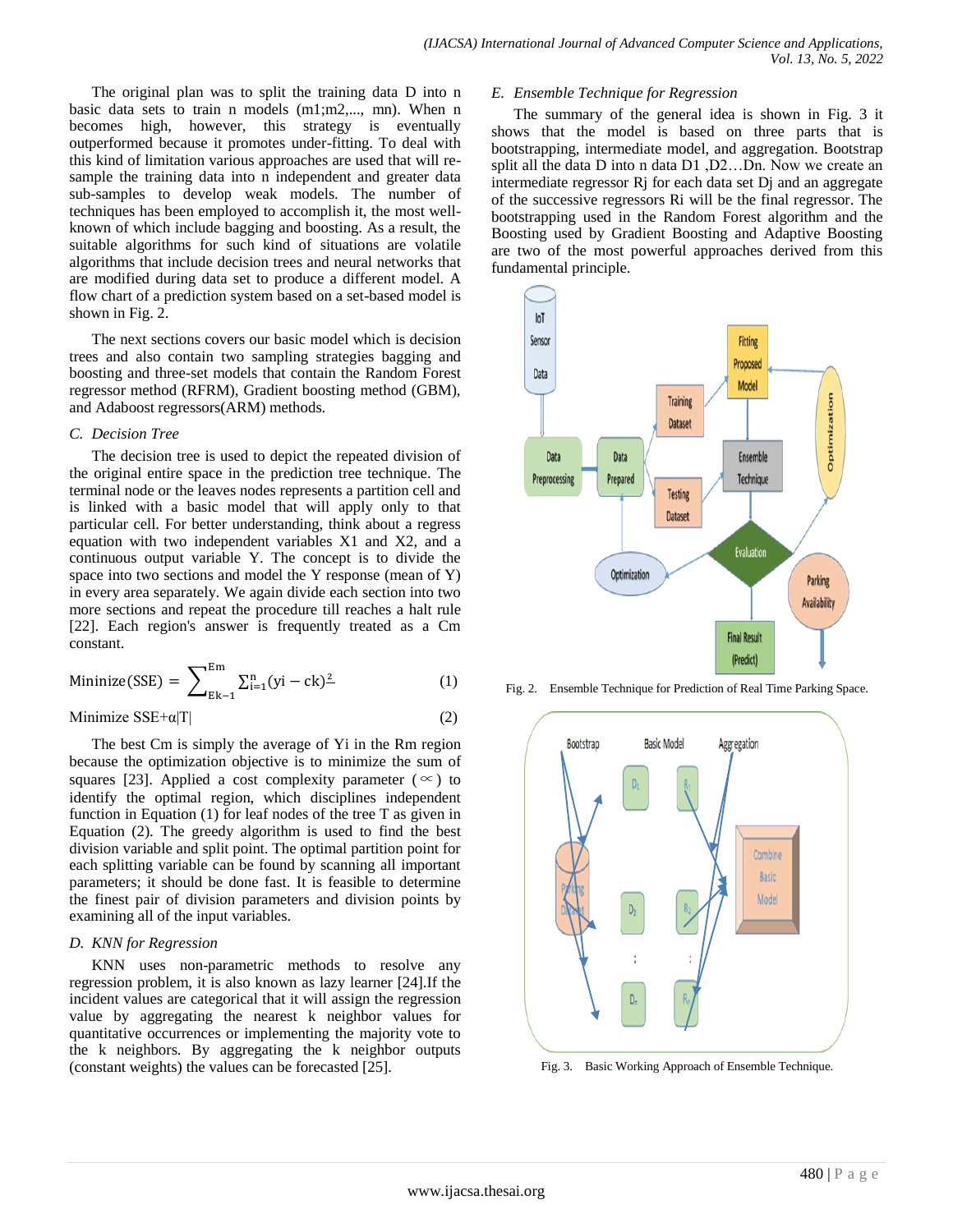# *F. Bootstrap Aggregation / Bagging Technique*

*1) Bagging Regression Method (BRM):* Bagging term is derived from "Bootstrap Aggregating." The algorithms are shown in the context of regression and they can be easily extended as a supervised classes. Random vector describes the learning data is denoted by the values that is  $(X, Y)$ , where X is in Rq and Y is in R. Dn =  $(X1; Y1)$ ;  $(Xn; Yn)$  is a sample that is independent and evenly distributed. The regression function  $(X, Y)$  and  $m'(x) = E[Y|X=x]$  are both defined by the same law. The mean square error of an estimated m and its bias-variance representation for  $x \in Rp$  is as follows:

$$
(\hat{m}(x) - m(x))^2 = (E\hat{m}(x) - m(x))^2 + V(\hat{m}(x))
$$
 (3)

These comprise of integrating a number Z of models m1; m2,..., mz in such a way that:

$$
\widehat{m}(x) = \frac{1}{z} \sum_{k=1}^{z} (m_k(x))
$$
\n(4)

And

$$
E(m)(x)=Em_1(x) \tag{5}
$$

And

$$
V(m(x)) = 1/Z V(m_1(x))
$$
\n(6)

As a result, the composite model's bias is the same as the m<sup>2</sup> k, but the variable reduces. By generating aggregated models on bootstrap samples, the bagging method attempts to reduce the correlation between them.

*2) Random Forest Regression Method (RFRM):* It is a specific bagging approach that involves a collection of trees that is based on random factors. The classification and regression tree algorithm, whose concept is to iteratively split the space formed by the independent variable reciprocally, is most commonly used to create trees. For each phase of the partitioning, a section of the space is divided into two subparts based on a variable Xj[23].

# *G. Boosting Method*

The basic idea behind this method is to create a group of models that are combined using a weighted average of predictions. In contrast to the previous bootstrap aggregation, the standard increase in subgroup formation is not random. The main impression behind boosting algorithms is to train forecasters in order, with everyone attempting to accurate the one before it [26,27]. Since every new subdivision is repeated on the former comprised features that could have been mislabeled by prior models, so the performance depends on the performance of preceding models. Most general boosting methods are AdaBoost and Gradient Boosting.

*1) AdaBoost Method (ABM):* It is also known as the adaptive boosting method. It is centered on the assumption that a new forecaster pays a bit more recognition to the training sample under which the antecedent has adjusted to rectify the fault of its precedent. The outcome is the new predictor whose main focus is more on difficult cases. Let's take an example, Assume a predictor which is nothing more than a decision tree for creating an AdaBoost classifier. Predictions on the set of patterns are made using a fundamental tree structure. After that, the weight assigned to the misclassified training instances is increased. The altered weights are then used to create a second classifier [28]. The second classifier predicts the outcome of the training game once more. After that, the weights are adjusted and the process will continue until all the predictors are in order, the set makes predictions in the same way as bagging do. The primary difference is that the weights of the generated predictors are dependent on their total accuracy calculated over the weighted training set [29].

*2) Gradient Boosting Method (GBM):* Gradient Boosting is similar to AdaBoost in that it gradually adds predictors to a set, with each one attempting to rectify the faults of the one before it. Instead of modifying the class weights at each repetition as AdaBoost does, this method seeks to match the new classifier to the prior one's residual errors [29].

#### IV. IMPLEMENTATION RESULTS

The given section, analyzes and discusses the performance of the proposed methodology using a data mining classifier that is Ensemble technique. Section A, discuss about the dataset.

# *A. Dataset*

Fig. 4 shows the real-time prediction of parking space using the ensemble technique. Sensors are installed in different parking areas in smart cities. These sensors are connected to the database that collects the IoT data with the help of sensors installed in different places. In this paper, data was collected using Birmingham in (U.K) dataset as a CSV file format. Parking sensors [30] collect over 6 months of data. The process of selecting relevant data involves removing inappropriate and duplicate information [30].The Parking dataset consists following features.

- Code Number: It is described by an alphanumeric value that will identify the parked vehicle.
- Last Modification: It provides the time and date of the most recent updation for every parking block's availability data. Between 9:00 a.m. and 5:00 p.m., schedules are logged.
- Size: It contains the capability of each parking space.
- Occupancy: It includes every vehicle park's activities that are modified every 30 minutes.
- Status: It represents the status of the parking space i.e. free or available.

We created a particular feature called the accessibility rate (AR) from these characteristics, which is the ratio of the availability excluding the occupancy on the parking areas space at time t of the dated d. In our scenario, we use the following formula to calculate it:

$$
AR_q(t) = \frac{Capicity_q - Occupancy_q(t)}{Capacity_q}
$$
 (7)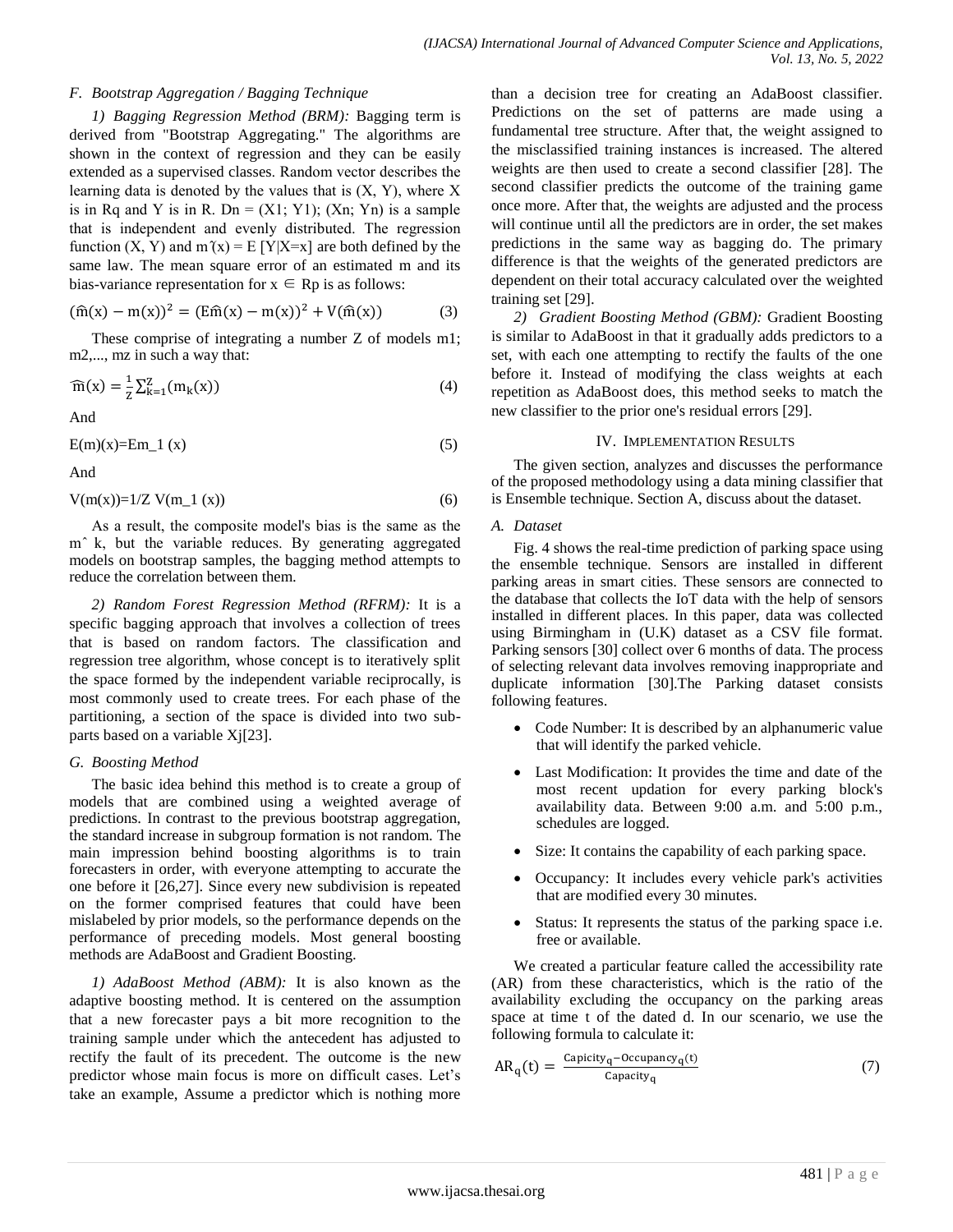

Fig. 4. Scattering of Availability of Parking Area as a Function of Time.

For reference, car park "BHMBCCMKT02" has a capacity of 455 parking spaces and an occupancy of 51 on 05/11/2020 at 06:49:32, thus we may infer our occupancy rate at this moment is 51/455, or 10.53 percent. The accessibility rate in the parking lot at the present time of day is 88.42%, indicating that the user can park here without causing traffic congestion. Fig. 4 illustrates the rate of parking availability as a function of time. Having the availability rates in real-time we are now applying data mining algorithms to forecast the future availability rates without knowing occupancy.

#### *B. Performance Measure*

We evaluated the performance of the model using two primary parameters to develop an ideal approach: the r-square (R2) and the mean absolute error (MAE). In various aspects, the two terms can be used to assess the gap between actual and predicted parking availability rates. The following formula is used [31].

$$
R^{2} = 1 - \frac{\sum_{j=1}^{N} (AR_{j,p} - AR_{j})}{\sum_{j=1}^{N} (AR_{j,p} - AR_{j})}
$$
(8)

$$
MAE = \frac{\sum_{j=1}^{N} |AR_{j,p} - AR_i|}{N}
$$
\n<sup>(9)</sup>

Here N stands for a complete number of cases, ARj,p, it is the predicted accessibility rate of the case  $\hat{i} \&$  AR $\hat{j}$  is the actual available rate in the particular event. The use of a single metric may not always allow the models to be distinguished. The absolute error may reflect the effect of precision in the prediction of the waiting time, and R2 would also demonstrate to us the percentage of the exact waiting time that has been successfully predicted, whereas the MAE will show the error characterized by the deviation and mean between the predicted and the real by choosing the effects of high variations. The consistency of these two measures will lead to the best model.

#### *C. Optimization of Hyper Parameters*

Here we will compare the performance of different mining techniques discussed in the section for the prediction of available space in the parking lot. We separated our dataset as discussed in the section into two sets: a training set (80%) for building the models and a testing set (20%) for evaluating the model and comparing their performance. To begin, we searched for factors that would allow us to construct reliable and efficient models. It is important to determine the number of iterations, the learning rate, and the optimal weak learner for the boosting procedure. The number of repetitions, the out-ofbag error, and the best weak learner is the most critical factors in bagging algorithms.

The tests that were conducted to choose these variables using a basic decision tree as a weak learner are shown in the figure.

The appropriate parameters for the boosting method are shown in Fig. 5. We can see from Fig. 5 that, how our model works on optimized parameters. The default value learning rate is 0.1, and the effective rate for Gradient Boosting is about 0.4. For AdaBoost, the same frequency might be used. The appropriate number of predictions for Gradient Boosting is at least 200, although it is not as necessary for Adaboost (about 30 predictor variables). Beginning with the estimation, a persistent optimum classifier based on bagging is created. The out-of-bag error is nearly zero. We can observe from the graph that the distribution of BRM followed by RFRM is more suitable for greater performance than GBM and ABM, which are both less efficient.

*1) Result analysis of total dataset of parking area:* In this, we evaluate the result on the total dataset of all the parking areas. To evaluate overall parking capacity, we used the attribute "Code Number" that is used for giving the identity numbers ranging from 0 to 25 for the 24 parking slots. The evaluations involved assessing and making comparisons of four different approaches. In the bagging algorithm, we use an optimization approach that is (BRM and RFRM) and boosting algorithm uses (GBM and ABM) approach. Table I shows the results, from which we created in Fig. 6 and Fig 7, which depict the comparison results. In comparison to the boosting method, the bagging methods (BRM and RFRM) produce the best results for all two metrics.

MAE produces 0.000771 & BRM produces 0.999951 here it is clear that BRM gave an optimal performance. In respect of R2, both BRM and RFRM achieved a near-perfect score of 0.999951. These results are somewhat better than RFRM, with an improvement of less than 0.00006 for these two metrics.

MAE and R2 received expert evaluations of 0.024523, and 0.982871 respectively, from GBM. These results were superior to ABM's 0.087872 and 0.834494 for these metrics, respectively. The findings of the two boosting methods evaluated (GBM and ABM) were substantially different from those of the very similar bagging methods, as demonstrated by the trend in Fig. 6 and 7. For the tests conducted, boosting approaches were slightly less effective than bagging approaches.

TABLE I. COMPARISON OF PERFORMANCE

|                 |             | <b>MAE</b> | $R^2$    |
|-----------------|-------------|------------|----------|
| Bagging         | <b>BRM</b>  | 0.000771   | 0.999951 |
|                 | <b>RFRM</b> | 0.000783   | 0.999949 |
|                 |             |            |          |
| <b>Boosting</b> | ABM         | 0.087872   | 0.834494 |
|                 | <b>GBM</b>  | 0.024523   | 0.982871 |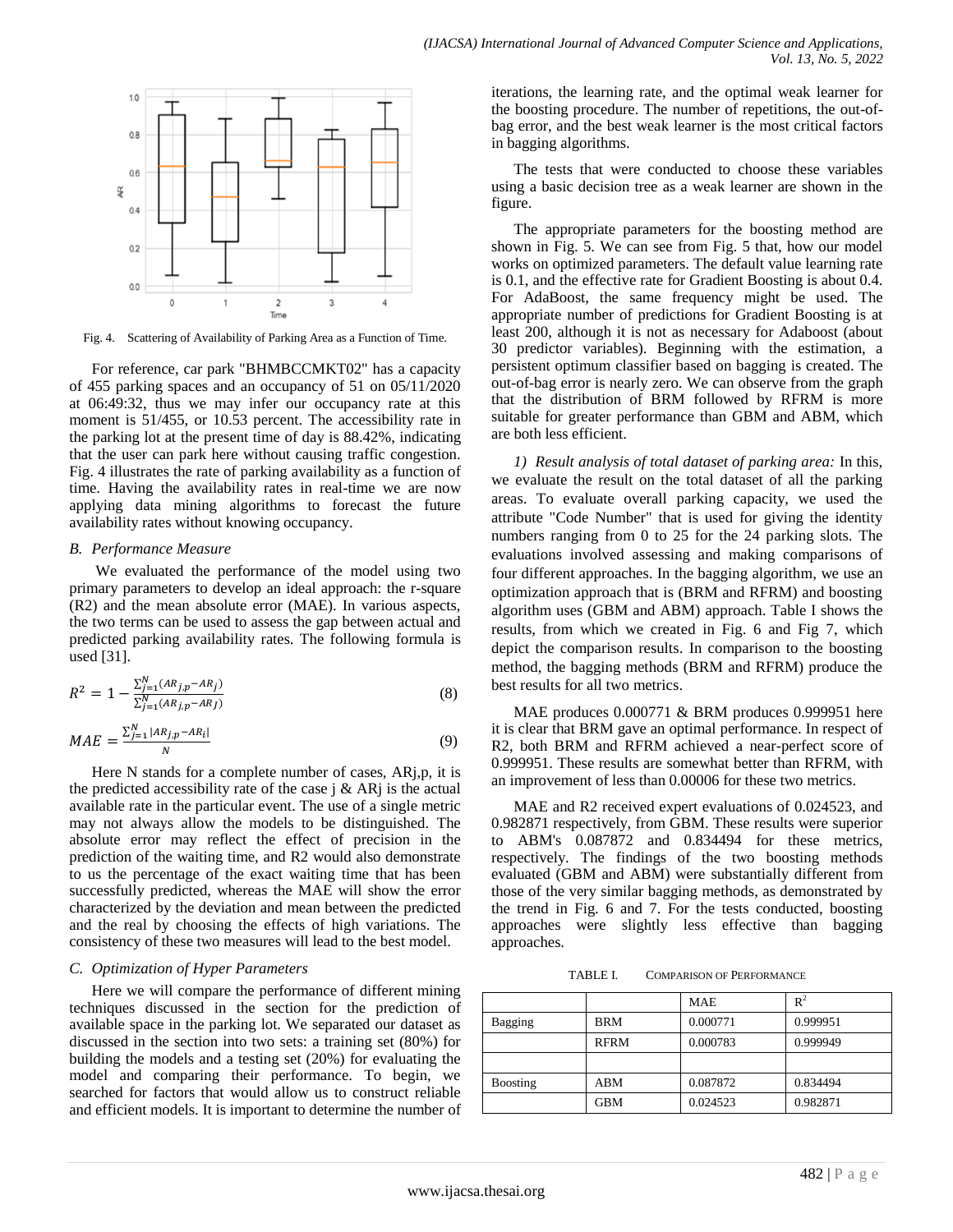

Fig. 5. Optimized Parameters of Boosted Method.



Fig. 6. Comparison of Performance using Mean Absolute Error (MAE).

#### *D. Result Analysis*

To validate the algorithms, we performed two tests: the first on the total dataset of all parking areas, and another on every parking area data.

*1) Result analysis of every parking area:* We put our approaches to the test to see if we could estimate parking availability in each area separately. Comparison to earlier work that simply employed one loss function. In Table II we compare the results using two loss functions that are Mean absolute error and r- square (MAE, and R2). We also compare the minimum, maximum and average performance (i.e. R2, MAE) values in the same table.

*2) Comparison of MAE of predicted value with each parking space with previous work:* MAE values of the various approaches, the RFRM technique finds the smallest mean value of 0.00055. For R2 we observe that BRM gave the optimal mean value i.e. 0.99980 compared to other approaches. As a result, we reached the conclusion that optimizing using the bagging method, particularly BRM, was the most effective way of estimating the available space in each parking space.

The fundamental goal of prediction is to forecast values that are close to accurate as feasible, we compared the results of our method to those achieved in earlier studies (Table III). In the previous work, only one measure is used i.e. MAE. The comparison table depicts that our best method (BRM) reduced mean absolute error by 7.6% on average when compared to RNN [18] and by more than 6.8 percent when compared to [20], which used and compared to time series(TS), Fourier series (F), k-means clustering (KM), shift and phase modifications (SP), polynomial(P), polynomial fitted by kmean centroid (KP). Furthermore, the standard deviation is also low using BRM (0.00023) when compared to earlier work, which had a minimum of at least 0.026. Even improved, when compared to earlier algorithms, BRM proves to be faster.



Fig. 7. Comparison of Performance using r-square  $(R^2)$ .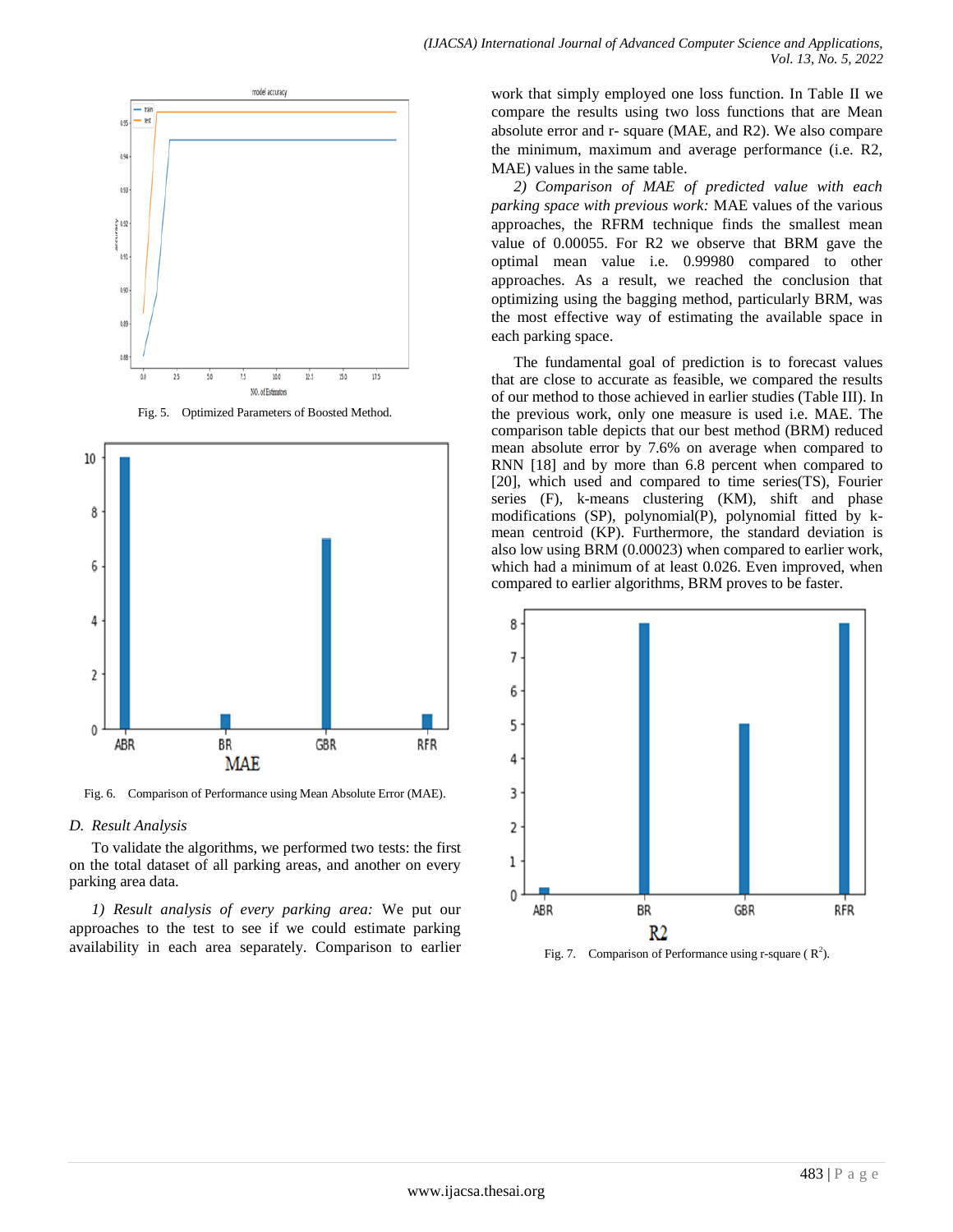| TABLE II. | MAE AND R2 PREDICTION AVAILABILITY IN EACH PARKING |
|-----------|----------------------------------------------------|
|-----------|----------------------------------------------------|

| <b>Vehicle ID</b>  | $\mathbb{R}^2$ |            |            |             | <b>MAE</b> |            |            |             |
|--------------------|----------------|------------|------------|-------------|------------|------------|------------|-------------|
|                    | <b>BRM</b>     | <b>ABM</b> | <b>GBM</b> | <b>RFRM</b> | <b>BRM</b> | <b>ABM</b> | <b>GBM</b> | <b>RFRM</b> |
| BHMBCCMKT02        | 0.9996         | 0.9951     | 0.9996     | 0.9996      | 0.0004     | 0.0090     | 0.0013     | 0.0005      |
| BHMBCCLKT04        | 0.9996         | 0.9945     | 0.9996     | 0.9996      | 0.0005     | 0.0013     | 0.0012     | 0.0007      |
| BHMBCCMKT05        | 0.9996         | 0.9972     | 0.9996     | 0.9996      | 0.0005     | 0.0092     | 0.0013     | 0.0005      |
| BHMBCCMKT08        | 0.9996         | 0.9972     | 0.9996     | 0.9996      | 0.0004     | 0.0110     | 0.0011     | 0.0006      |
| BHMBCCMKT10        | 0.9996         | 0.9971     | 0.9997     | 0.9996      | 0.0006     | 0.0142     | 0.0013     | 0.0004      |
| BHMBCCMKT12        | 0.9997         | 0.9973     | 0.9996     | 0.9997      | 0.0006     | 0.0106     | 0.0015     | 0.0004      |
| BHMBNCMKT15        | 0.9998         | 0.9962     | 0.9997     | 0.9996      | 0.0004     | 0.0060     | 0.0009     | 0.0007      |
| BHMBCCMKT20        | 0.9972         | 0.9907     | 0.9962     | 0.9960      | 0.0012     | 0.0020     | 0.0012     | 0.0007      |
| BHMBPKMKT23        | 0.9996         | 0.9961     | 0.9996     | 0.9996      | 0.0004     | 0.0145     | 0.0009     | 0.0007      |
| BHMBCCMKT26        | 0.9997         | 0.9962     | 0.9997     | 0.9997      | 0.0003     | 0.0154     | 0.0012     | 0.0006      |
| BHMBCCMKT01        | 0.9998         | 0.9900     | 0.9998     | 0.9996      | 0.0003     | 0.0150     | 0.0012     | 0.0005      |
| BHMBCCMKT07        | 0.9989         | 0.9971     | 0.9985     | 0.9963      | 0.0006     | 0.0090     | 0.0014     | 0.0006      |
| BHMBCCMKT09        | 0.9996         | 0.9956     | 0.9995     | 0.9965      | 0.0012     | 0.0080     | 0.0012     | 0.0005      |
| BHMBCCMKT34        | 0.9971         | 0.9992     | 0.9970     | 0.9996      | 0.0004     | 0.0100     | 0.0009     | 0.0007      |
| BHMBCCMKT27        | 0.9989         | 0.9941     | 0.9985     | 0.9981      | 0.0006     | 0.0061     | 0.0008     | 0.0006      |
| NIA Park C26       | 0.9996         | 0.9951     | 0.9996     | 0.9996      | 0.0012     | 0.0101     | 0.0012     | 0.0005      |
| <b>NIA South</b>   | 0.9996         | 0.9981     | 0.9996     | 0.9996      | 0.0005     | 0.0153     | 0.0012     | 0.0005      |
| <b>NIA North</b>   | 0.9996         | 0.9955     | 0.9996     | 0.9996      | 0.0004     | 0.0170     | 0.0009     | 0.0005      |
| BHMBDDMYT29        | 0.9996         | 0.9919     | 0.9994     | 0.9991      | 0.0012     | 0.0170     | 0.0010     | 0.0006      |
| BHTBFFDTYK37       | 0.9996         | 0.9957     | 0.9994     | 0.9991      | 0.0005     | 0.0080     | 0.0005     | 0.0004      |
| BHTBFFDTYK40       | 0.9996         | 0.9932     | 0.9996     | 0.9996      | 0.0004     | 0.0082     | 0.0008     | 0.0005      |
| BHTBFFDTYK45       | 0.9996         | 0.9972     | 0.9996     | 0.9996      | 0.0003     | 0.0045     | 0.0012     | 0.0006      |
| BHTBFFDTYK48       | 0.9996         | 0.9956     | 0.9996     | 0.9996      | 0.0005     | 0.0076     | 0.0009     | 0.0005      |
| BHTBFFDTYK42       | 0.9996         | 0.9919     | 0.9996     | 0.9996      | 0.0004     | 0.0003     | 0.0058     | 0.0004      |
| mean Value         | 0.99980        | 0.99471    | 0.99978    | 0.99972     | 0.00056    | 0.00976    | 0.00111    | 0.00055     |
| max Value          | 0.99996        | 0.99819    | 0.99995    | 0.99996     | 0.00143    | 0.01812    | 0.00162    | 0.00152     |
| min Value          | 0.99718        | 0.98563    | 0.99749    | 0.99642     | 0.00029    | 0.00208    | 0.00055    | 0.00028     |
| standard deviation | 0.00051        | 0.00298    | 0.00041    | 0.00050     | 0.00023    | 0.00428    | 0.00025    | 0.00024     |

TABLE III. COMPARISON WITH PREVIOUS WORK

| <b>Vehicle ID</b> | <b>SP</b> | <b>KPF</b> | KM    | F     | P     | <b>TS</b> | <b>RNN</b> | <b>BRM</b> | <b>ABM</b> | <b>GBM</b> | <b>RFRM</b> |
|-------------------|-----------|------------|-------|-------|-------|-----------|------------|------------|------------|------------|-------------|
| BHMBCCMKT02       | 0.032     | 0.051      | 0.086 | 0.085 | 0.058 | 0.066     | 0.062      | 0.0004     | 0.0090     | 0.0013     | 0.0005      |
| BHMBCCLKT04       | 0.067     | 0.071      | 0.147 | 0.148 | 0.082 | 0.112     | 0.136      | 0.0005     | 0.0013     | 0.0012     | 0.0007      |
| BHMBCCMKT05       | 0.123     | 0.142      | 0.18  | 0.147 | 0.138 | 0.068     | 0.116      | 0.0005     | 0.0092     | 0.0013     | 0.0005      |
| BHMBCCMKT08       | 0.123     | 0.143      | 0.136 | 0.132 | 0.122 | 0.087     | 0.102      | 0.0004     | 0.0110     | 0.0011     | 0.0006      |
| BHMBCCMKT10       | 0.133     | 0.149      | 0.147 | 0.148 | 0.132 | 0.094     | 0.132      | 0.0006     | 0.0142     | 0.0013     | 0.0004      |
| BHMBCCMKT12       | 0.078     | 0.115      | 0.123 | 0.121 | 0.096 | 0.087     | 0.110      | 0.0006     | 0.0106     | 0.0015     | 0.0004      |
| BHMBNCMKT15       | 0.048     | 0.087      | 0.112 | 0.110 | 0.073 | 0.058     | 0.075      | 0.0004     | 0.0060     | 0.0009     | 0.0007      |
| BHMBCCMKT20       | 0.055     | 0.056      | 0.086 | 0.084 | 0.035 | 0.041     | 0.076      | 0.0012     | 0.0020     | 0.0012     | 0.0007      |
| BHMBPKMKT23       | 0.067     | 0.034      | 0.065 | 0.062 | 0.066 | 0.067     | 0.061      | 0.0004     | 0.0156     | 0.0009     | 0.0007      |
| BHMBCCMKT26       | 0.076     | 0.084      | 0.073 | 0.071 | 0.083 | 0.128     | 0.085      | 0.0003     | 0.0154     | 0.0012     | 0.0006      |
| BHMBCCMKT01       | 0.087     | 0.083      | 0.15  | 0.126 | 0.072 | 0.033     | 0.049      | 0.0003     | 0.0150     | 0.0012     | 0.0005      |
| BHMBCCMKT07       | 0.086     | 0.057      | 0.086 | 0.083 | 0.035 | 0.071     | 0.071      | 0.0006     | 0.0090     | 0.0014     | 0.0006      |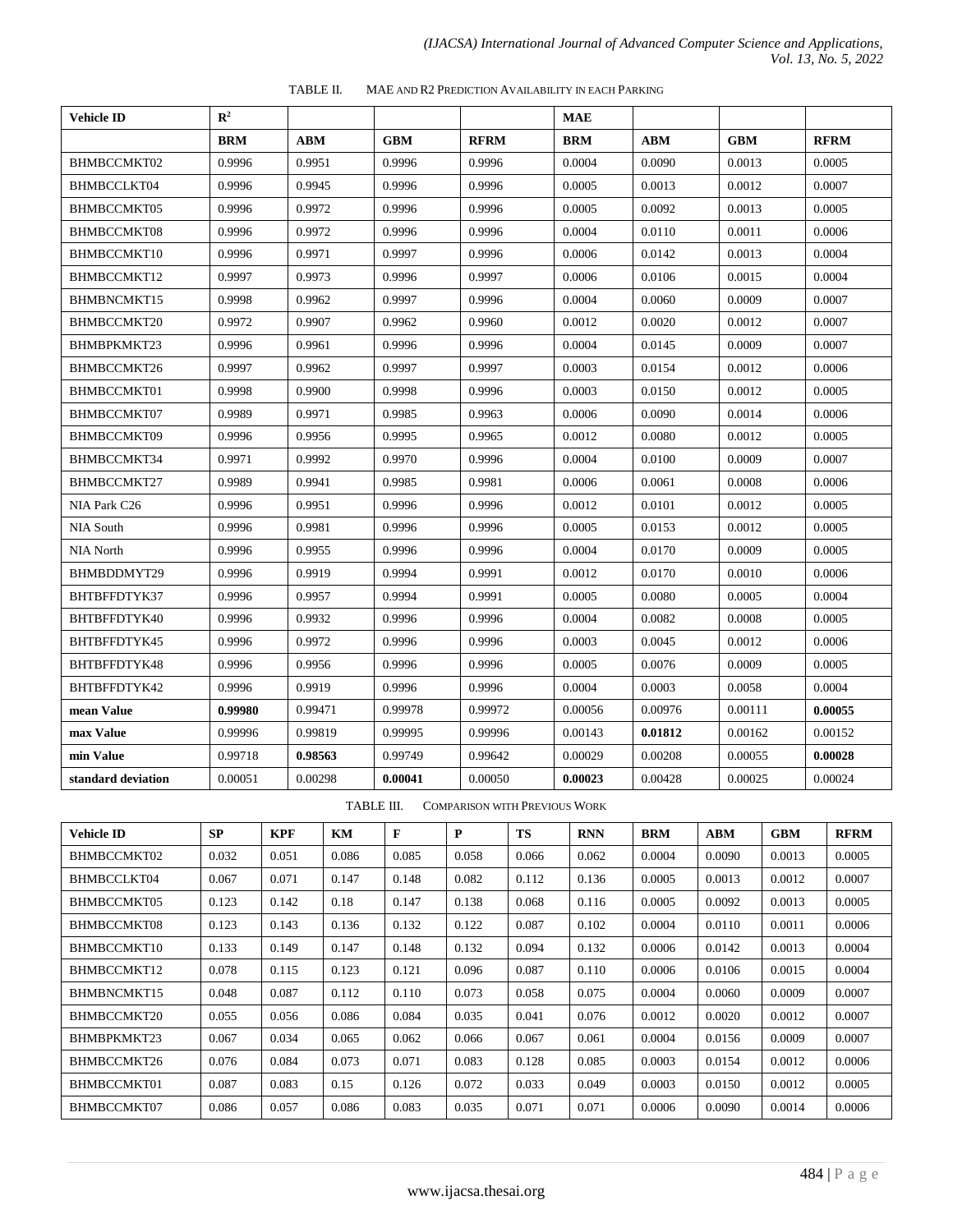| (IJACSA) International Journal of Advanced Computer Science and Applications, |  |  |  |                             |
|-------------------------------------------------------------------------------|--|--|--|-----------------------------|
|                                                                               |  |  |  | <i>Vol. 13, No. 5, 2022</i> |

| BHMBCCMKT09        | 0.048 | 0.119 | 0.080 | 0.077 | 0.067 | 0.081 | 0.101 | 0.0012  | 0.0080  | 0.0012  | 0.0005  |
|--------------------|-------|-------|-------|-------|-------|-------|-------|---------|---------|---------|---------|
| BHMBCCMKT34        | 0.039 | 0.079 | 0.14  | 0.153 | 0.119 | 0.073 | 0.123 | 0.0004  | 0.0101  | 0.0009  | 0.0007  |
| BHMBCCMKT27        | 0.029 | 0.108 | 0.065 | 0.065 | 0.089 | 0.057 | 0.075 | 0.0006  | 0.0061  | 0.0008  | 0.0006  |
| NIA Park C26       | 0.090 | 0.024 | 0.143 | 0.14  | 0.084 | 0.055 | 0.089 | 0.0012  | 0.0101  | 0.0012  | 0.0005  |
| NIA South          | 0.033 | 0.050 | 0.173 | 0.071 | 0.041 | 0.034 | 0.100 | 0.0005  | 0.0153  | 0.0012  | 0.0005  |
| NIA North          | 0.067 | 0.090 | 0.113 | 0.112 | 0.101 | 0.074 | 0.033 | 0.0004  | 0.0170  | 0.0009  | 0.0005  |
| BHMBDDMYT29        | 0.032 | 0.055 | 0.048 | 0.049 | 0.028 | 0.054 | 0.079 | 0.0012  | 0.0170  | 0.0010  | 0.0006  |
| BHTBFFDTYK37       | 0.092 | 0.089 | 0.102 | 0.101 | 0.073 | 0.067 | 0.053 | 0.0005  | 0.0080  | 0.0005  | 0.0004  |
| BHTBFFDTYK40       | 0.057 | 0.075 | 0.064 | 0.064 | 0.031 | 0.078 | 0.091 | 0.0004  | 0.0082  | 0.0008  | 0.0005  |
| BHTBFFDTYK45       | 0.083 | 0.119 | 0.119 | 0.121 | 0.05  | 0.095 | 0.049 | 0.0003  | 0.0045  | 0.0012  | 0.0006  |
| BHTBFFDTYK48       | 0.016 | 0.084 | 0.081 | 0.92  | 0.089 | 0.061 | 0.033 | 0.0005  | 0.0076  | 0.0009  | 0.0005  |
| BHTBFFDTYK42       | 0.035 | 0.054 | 0.065 | 0.066 | 0.032 | 0.032 | 0.037 | 0.0004  | 0.0003  | 0.0058  | 0.0004  |
| <b>Mean value</b>  | 0.068 | 0.078 | 0.102 | 0.101 | 0.073 | 0.067 | 0.079 | 0.00056 | 0.00976 | 0.00111 | 0.00055 |
| <b>Max</b> value   | 0.122 | 0.147 | 0.177 | 0.179 | 0.139 | 0.129 | 0.137 | 0.00143 | 0.01812 | 0.00162 | 0.00152 |
| Min value          | 0.015 | 0.024 | 0.148 | 0.049 | 0.025 | 0.023 | 0.033 | 0.00029 | 0.00208 | 0.00055 | 0.00028 |
| standard deviation | 0.030 | 0.035 | 0.035 | 0.035 | 0.033 | 0.026 | 0.028 | 0.00023 | 0.00428 | 0.00025 | 0.00024 |

#### V. CONCLUSION

Among the important features of smart cities that directly help residents on day to day, basis is urban transportation. One of the common problems in urban areas is congestion which is intensified by the search for free parking spaces by at least 35%. The capability to predict the available space for parking the vehicle in the urban cities is a big challenge and the smart solution will significantly lower traffic jams and also reduces metropolitan pollution. Some writers presented methodologies and models for the prediction of available space for parking the vehicle have several limitations. The proposed model helps the users to predict the parking space in advance using smart devices. As we know lots of data is generated every second it filters the data according to the need of the user and provides valuable information in less time using limited memory space. IoT enabled smart parking predictive model should allow us to take advantage of all of the interconnected devices in smart parking lots for the collection of data, evaluate it, and communicate the results with the users. Data mining technique that is Ensemble predictive analytic, enhanced the prediction of free space available in smart parking areas.

#### **REFERENCES**

- [1] C. Stracener, Q. Samelson, J. MacKie, M. Ihaza, P. A. Laplante, and B. Amaba. 2019. The internet of things grows artificial intelligence and data sciences. IT Profess. 21, 3 (2019), 55–62. https://doi.org/10.1109/MITP.2019.2912729.
- [2] Z. Allam and Z. A. Dhunny. 2019. On big data, artificial intelligence and smart cities. Cities 89 (2019), 80–91.
- [3] M. Mohammadi and A. Al-Fuqaha. 2018. Enabling cognitive smart cities using big data and machine learning: Approaches and challenges. IEEE Commun. Mag. 56, 2 (2018), 94–101.
- [4] Trista Lin, Hervé Rivano, and Frédéric Le Mouël. 2017. A survey of smart parking solutions. IEEE Trans. Intell. Transport. Syst. 18, 12 (2017), 3229–3253.
- [5] Philippe Esling and Carlos Agon. 2012. Time-series data mining. ACM Comput. Surv. 45, 1 (2012), 12.
- [6] Liangbo Qi, Hui Yu, and Peiyan Chen. 2014. Selective ensemble-mean technique for tropical cyclone track forecast by using ensemble

prediction systems. Quart. J. Roy. Meteorol. Soc. 140, 680 (2014), 805– 813.

- [7] Huai-zhi Wang, Gang-qiang Li, Gui-bin Wang, Jian-chun Peng, Hui Jiang, and Yi-tao Liu. 2017. Deep learning based ensemble approach for probabilistic wind power forecasting. Appl. Energy 188 (2017), 56–70.
- Yoo, Seong-eun, Chong, Poh Kit, Kim, Taehong, et al., 2008. PGS: Parking GuidanceSystem based on wireless sensor network. In: 2008 3rd International Symposium on Wireless Pervasive Computing. IEEE, pp. 218–222.
- [9] Kumar, Rakesh, Chilamkurti, Naveen K., Soh, Ben, 2007. A comparative study of different sensors for smart car park management. In: 2007 International Conference on Intelligent Pervasive Computing (IPC 2007). IEEE.
- [10] Almeida, De, Paulo, R.L., et al., 2015. PKLot-A robust dataset for parking lot classification. Expert Syst. Appl. 42 (11), 4937–4949.
- [11] Amato, Giuseppe et al., 2016. Car parking occupancy detection using smart camera networks and deep learning. In: 2016 IEEE Symposium on Computers and Communication (ISCC). IEEE.
- [12] Amato, Giuseppe et al., 2017. Deep learning for decentralized parking lot occupancy detection. Expert Syst. Appl. 72, 327–334.
- [13] Gandhi, B.K., Rao, M.K., 2016. A prototype for IoT based car parking management system for smart cities. Indian J. Sci. Technol. 9 (17), 1–6.
- [14] Pawowicz, B., Salach, M., Trybus, B., 2019. Infrastructure of RFIDbased smart city traffic control system. In: Conference on Automation. Springer, Cham, pp. 186–198.
- [15] Giuffr, Tullio, Siniscalchi, Sabato Marco, Tesoriere, Giovanni, 2012. A novel architecture of parking management for smart cities. Procedia-Soc. Behav. Sci.53, 16–28.
- [16] Xiang, Xuezhi et al., 2017. Real-time parking occupancy detection for gas stations based on Haar-AdaBoosting and CNN. IEEE Sens. J. 17 (19), 6360–6367.
- [17] Shoeibi, N., Shoeibi, N., 2019. Future of smart parking: automated valet parking using deep Q-Learning. In: International Symposium on Distributed Computing and Artificial Intelligence. Springer, Cham, pp. 177–182.
- [18] Camero, A., Toutouh, J., Stolfi, D.H., Alba, E., 2018. Evolutionary deep learning for car park occupancy prediction in smart cities. In: International Conference on Learning and Intelligent Optimization. Springer, Cham, pp. 386–401.
- [19] Mago, N., Kumar, S., 2018. A machine learning technique for detecting outdoor parking. Int. J. Eng. Technol. 7 (2.30), 39–43.
- [20] Stolfi, D.H., Alba, E., Yao, X., 2017. Predicting car park occupancy rates in smart cities. In: International Conference on Smart Cities. Springer, Cham, pp. 107–117.